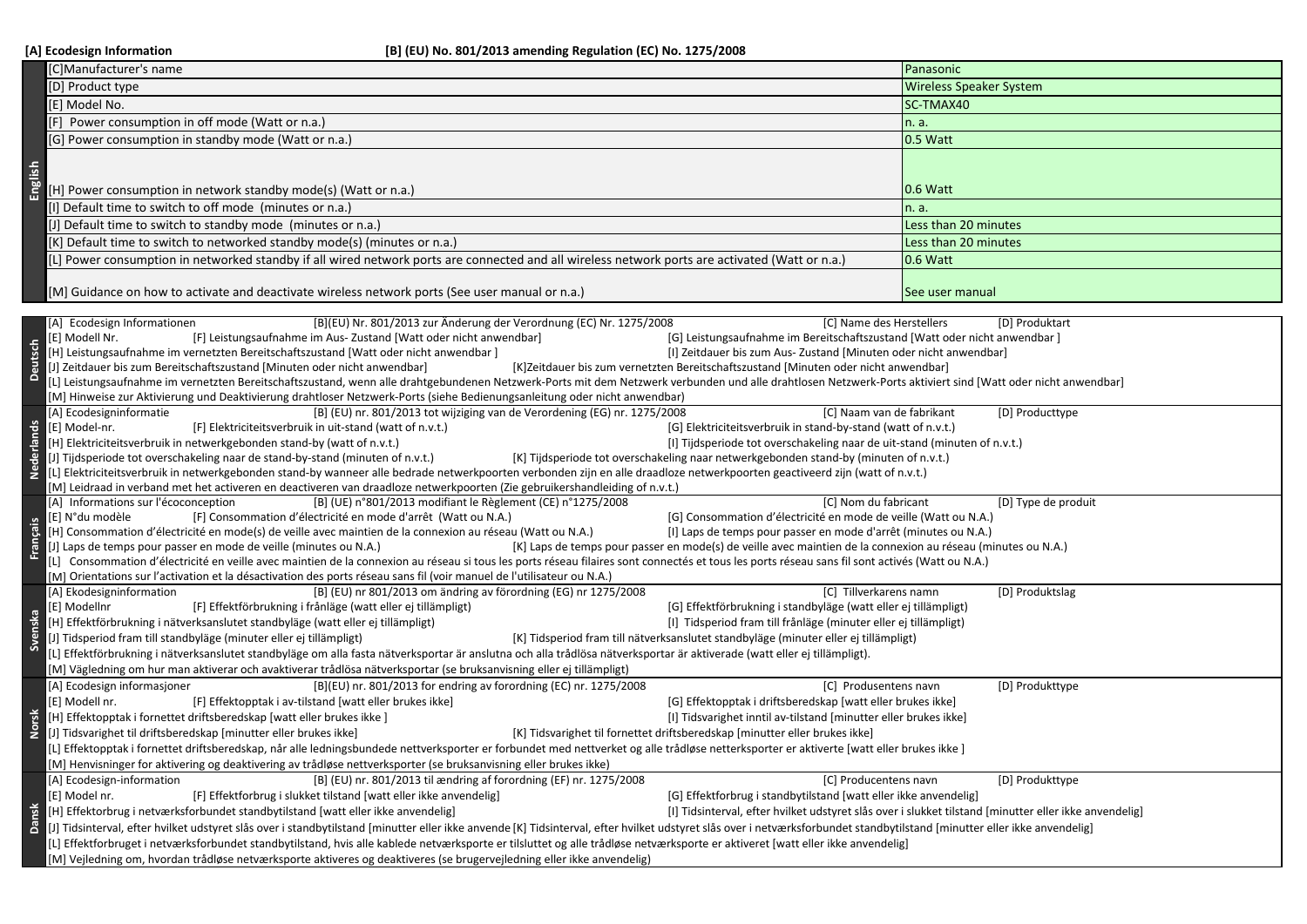|           | [B] Reglamento (UE) n° 801/2013 por el que se modifica el Reglamento (CE) n° 1275/2008<br>[A] Información de diseño ecológico<br>[C] Nombre del fabricante<br>[D] Tipo del producto                                            |  |  |  |  |
|-----------|--------------------------------------------------------------------------------------------------------------------------------------------------------------------------------------------------------------------------------|--|--|--|--|
|           | [F] Consumo eléctrico en modo desactivado [en vatios o no aplicable]<br>[G] Consumo eléctrico del producto en modo preparado [en vatios o no aplicable]<br>[E] nº de modelo                                                    |  |  |  |  |
|           | [H] Consumo eléctrico del producto en modo preparado en red [en vatios o no aplicable]<br>[I] Plazo transcurrido hasta el modo desactivado [en minutos o no aplicable]                                                         |  |  |  |  |
| Español   | [J] Plazo transcurrido hasta el modo preparado [en minutos o no aplicable]<br>[K] Plazo transcurrido hasta el modo preparado en red [minutos o no aplicable]                                                                   |  |  |  |  |
|           | [L] Consumo eléctrico del producto en modo preparado en red si todos los puertos de red alámbricos están conectados y todos los puertos de red inalámbricos están activados [en vatios o no aplicable]                         |  |  |  |  |
|           | [M] Orientaciones sobre cómo activar y desactivar los puertos de red inalámbricos (véase manual de usuario o no aplicable)                                                                                                     |  |  |  |  |
|           | [B] (EU) n.º 801/2013 para alteração do regulamento (EC) n.º 1275/2008<br>[C] Nome do fabricante<br>[A] Informações Ecodesign<br>[D] Tipo de produto                                                                           |  |  |  |  |
|           | [E] Modelo n.º<br>[F] Potência absorvida no estado desligado [Watts ou não aplicável]<br>[G] Potência absorvida no estado operacional [Watts ou não aplicável]                                                                 |  |  |  |  |
|           | [I] Tempo até ao estado desligado [minutos ou não aplicável]<br>[H] Potência absorvida no estado operacional em rede [Watts ou não aplicável]                                                                                  |  |  |  |  |
|           | [J] Tempo até ao estado operacional [minutos ou não aplicável]<br>[K] Tempo até ao estado operacional em rede [minutos ou não aplicável]                                                                                       |  |  |  |  |
| Português |                                                                                                                                                                                                                                |  |  |  |  |
|           | [L] Potência absorvida em estado operacional em rede, quando todas as portas de rede com fios estiverem ligadas à rede e todas as portas de rede sem fios estiverem ativadas [Watts ou não aplicável]                          |  |  |  |  |
|           | [M] Indicações relativamente à ativação e desativação de portas de rede sem fios (ver manual de instruções ou não aplicável)                                                                                                   |  |  |  |  |
|           | [C] Nome del fabbricante<br>[A] Informazioni progettazione ecocompatibile<br>[B] (UE) N. 801/2013 recante modifica del regolamento (CE) n. 1275/2008<br>[D] Tipo di prodotto                                                   |  |  |  |  |
|           | [G] Consumo di energia elettrica in modo stand-by [Watt o non applicabile]<br>[E] Modello n.<br>[F] Consumo di energia elettrica in modo spento [Watt o non applicabile]                                                       |  |  |  |  |
| taliano   | [H] Consumo di energia elettrica dalla rete in modo stand-by [Watt o non applicabile]<br>[I] Lasso di tempo fino al modo spento [minuti o non applicabile]                                                                     |  |  |  |  |
|           | [J] Lasso di tempo fino al modo stand-by [minuti o non applicabile]<br>[K] Lasso di tempo fino al modo stand-by in rete [minuti o non applicabile]                                                                             |  |  |  |  |
|           | [L] Consumo di energia elettrica dalla rete in modo stand-by quando tutte le porte di accesso alla rete cablata sono collegate e quando tutte le porte di accesso alla rete senza fili sono attivate [Watt o non applicabile]  |  |  |  |  |
|           | [M] Informazioni su come attivare e disattivare le porte della rete senza fili (si vedano le istruzioni per l'uso o non applicabile)                                                                                           |  |  |  |  |
|           | [Β] (ΕΕ) αριθ. 801/2013 της Επιτροπής περί τροποποίησης του κανονισμού (ΕΚ) αριθ. 1275/2008 της Επιτροπής<br>[Α] Πληροφορίες οικολογικού σχεδιασμού<br>[C] Όνομα του κατασκευαστή                                              |  |  |  |  |
|           | [D] Τύπος προϊόντος<br>[F] Κατανάλωση ηλεκτρικής ενέργειας σε λειτουργία απενεργοποίησης [Watt ή μη εφαρμόσιμο]<br>[E] Αρ. μοντέλου                                                                                            |  |  |  |  |
|           | [G] Κατανάλωση ηλεκτρικής ενέργειας σε λειτουργία αναμονής [Watt ή μη εφαρμόσιμο]<br>[Η] Κατανάλωση ηλεκτρικής ενέργειας σε δικτυωμένη λειτουργία αναμονής [Watt ή μη εφαρμόσιμο]                                              |  |  |  |  |
| Ελληνική  | [Ι] Χρονική διάρκεια μέχρι τη λειτουργία απενεργοποίησης [λεπτά ή μη εφαρμόσιμο]                                                                                                                                               |  |  |  |  |
|           | [J] Χρονική διάρκεια μέχρι τη λειτουργία ετοιμότητας [λεπτά ή μη εφαρμόσιμο]<br>[Κ] Χρονική διάρκεια μέχρι τη δικτυωμένη λειτουργία ετοιμότητας [λεπτά ή μη εφαρμόσιμο]                                                        |  |  |  |  |
|           | [L] Κατανάλωση ηλεκτρικής ενέργειας σε δικτυωμένη λειτουργία αναμονής, όταν όλες οι ενσύρματες θύρες δικτύου είναι συνδεδεμένες με το δίκτυο και όλες οι ασύρματες θύρες δικτύου είναι ενεργοποιημένες [Watt ή μη εφαρμόσιμο]  |  |  |  |  |
|           | [Μ] Υποδείξεις για την ενεργοποίηση και απενεργοποίηση ασύρματων θυρών δικτύου (βλ. Οδηγίες χρήσης ή μη εφαρμόσιμο)                                                                                                            |  |  |  |  |
|           | [A] Ecodesign - tiedot<br>[B] (EU) nr. 801/2013 asetuksen (EY) 1275/2008 muutokseen<br>[C] Valmistajan nimi<br>[D] Tuotelaji                                                                                                   |  |  |  |  |
|           | [F] Tehonkulutus pois kytketyssä tilassa [watti tai ei soveltuva]<br>[G] Verkkovalmiustilan tehonkulutus [minuutit tai ei soveltuva]<br>[E] Tyyppi nr.                                                                         |  |  |  |  |
| Suomi     | [H] Tehonkulutus verkkovalmiustilassa [watti tai ei soveltuva]<br>[I] Aikaväli pois-tilassa [minuutit tai ei soveltuva]                                                                                                        |  |  |  |  |
|           | [J] Aikaväli valmiustilaan saakka [minuutit tai ei soveltuva ]<br>[K] Aikaväli verkkovalmiustilaan saakka [minuutit tai ei soveltuva]                                                                                          |  |  |  |  |
|           | [L] Verkkovalmiustilan tehonkulutus, kun kaikki kiinteästi kytketyt verkkoportit on kytketty päälle ja kaikki langattomat verkkoportit on kytketty käyttöön [watti tai ei soveltuva]                                           |  |  |  |  |
|           | [M] Ohjeistus siitä, miten langattomat verkkoportit kytketään käyttöön tai poistetaan käytöstä [katso käyttöohje tai ei soveltuva]                                                                                             |  |  |  |  |
|           | [A] Informacje dotyczące ekoprojektu<br>[B] Rozporządzenie Komisji (UE) nr 801/2013 zmieniające rozporządzenie (WE) nr 1275/2008<br>[C] Nazwa producenta<br>[D] Rodzaj produktu                                                |  |  |  |  |
|           | [F] Zużycie energii elektrycznej przez produkt w trybie wyłączenia [wyrażone w watach lub nie ma zastosowania]<br>[E] Numer modelu                                                                                             |  |  |  |  |
|           | [G] Zużycie energii elektrycznej przez produkt w trybie czuwania [wyrażone w watach lub nie ma zastosowania]                                                                                                                   |  |  |  |  |
| ē.        | [H] Zużycie energii elektrycznej przez produkt w trybie czuwania przy podłączeniu do sieci [wyrażone w watach lub nie ma zastosowania]                                                                                         |  |  |  |  |
| _<br>Pol  | [I] Czas, po upływie którego urządzenie przechodzi w tryb wyłączenia [wyrażony w minutach nie ma zastosowania]                                                                                                                 |  |  |  |  |
|           | [J] Czas, po upływie którego urządzenie przechodzi w tryb czuwania [wyrażony w minutach lub nie ma zastosowania]                                                                                                               |  |  |  |  |
|           | [K] Czas, po upływie którego urządzenie przechodzi w stan zapewniający tryb czuwania przy podłączeniu do sieci [wyrażony w minutach lub nie ma zastosowania]                                                                   |  |  |  |  |
|           | [L] Zużycie energii elektrycznej przez produkt w trybie czuwania przy podłączeniu do sieci, w przypadku gdy wszystkie porty sieci przewodowej są podłączone i gdy wszystkie porty sieci bezprzewodowej są włączone [wyrażone w |  |  |  |  |
|           | [M] Wskazówki dotyczące sposobu włączania i wyłączania portów sieci bezprzewodowej (patrz instrukcja obsługi lub nie ma zastosowania)                                                                                          |  |  |  |  |
|           | [A] Informace o ekodesignu<br>[B]Nařízení Komise (EU) č. 801/2013, kterým se mění nařízení (ES) č. 1275/2008<br>[C] Jméno výrobce<br>[D] Druh produktu                                                                         |  |  |  |  |
|           | [E] Model č.<br>[F] Spotřeba elektrické energie zařízení ve vypnutém stavu [ve wattech nebo nelze použít]<br>[G] Spotřeba elektrické energie výrobku v pohotovostním režimu [ve wattech nebo nelze použít]                     |  |  |  |  |
|           | [H] Spotřeba elektrické energie v pohotovostním režimu při připojení na síť [ve wattech nebo nelze použít]<br>[I] Doba, po jejímž uplynutí dojde k přepnutí do vypnutého stavu [v minutách nebo nelze použít]                  |  |  |  |  |
| Cesky     | [J] Doba, po jejímž uplynutí dojde k přepnutí zařízení do pohotovostního režimu [v minutách nebo nelze použít]                                                                                                                 |  |  |  |  |
|           | K]Doba, po jejímž uplynutí dojde k přepnutí do pohotovostního režimu při připojení na síť [v minutách nebo nelze použít]                                                                                                       |  |  |  |  |
|           | [L] Spotřeba elektrické energie v pohotovostním režimu při připojení na síť, když jsou všechny pevné síťové porty připojeny a všechny bezdrátové síťové porty aktivovány [ve wattech nebo nelze použít]                        |  |  |  |  |
|           | [M] Pokyny k aktivaci a deaktivaci bezdrátových síťových portů (viz uživatelský návod nebo nelze použít)                                                                                                                       |  |  |  |  |
|           | [A] Informații Ecodesign<br>[B] (UE) nr. 801/2013 pentru modificarea ordonanței (CE) nr. 1275/2008<br>[C] Numele producătorului<br>[D] Tipul produsului                                                                        |  |  |  |  |
|           | [E] Nr. model [J] Időtartan [F] Consum de putere în modul oprit [watt sau neaplicabil]<br>[G] Consum de putere în modul standby [watt sau neaplicabil]                                                                         |  |  |  |  |
|           | [H] Consum de putere în modul standby în rețea [watt sau neaplicabil]<br>[I] Timpul până la modul oprit [minute sau neaplicabil]                                                                                               |  |  |  |  |
| Română    | [J] Timpul până la modul standby [minute sau neaplicabil]<br>[K] Timpul până la modul standby în rețea [minute sau neaplicabil]                                                                                                |  |  |  |  |
|           | [L] Consum de putere în modul standby în rețea, dacă toate porturile de rețea cu fir sunt conectate la rețea și toate porturile de rețea fără fir sunt activate [watt sau neaplicabil]                                         |  |  |  |  |
|           | [M] Instrucțiuni privind modul de activare și dezactivare a porturilor de rețea fără fir (vezi manualul utilizatorului sau neaplicabil)                                                                                        |  |  |  |  |